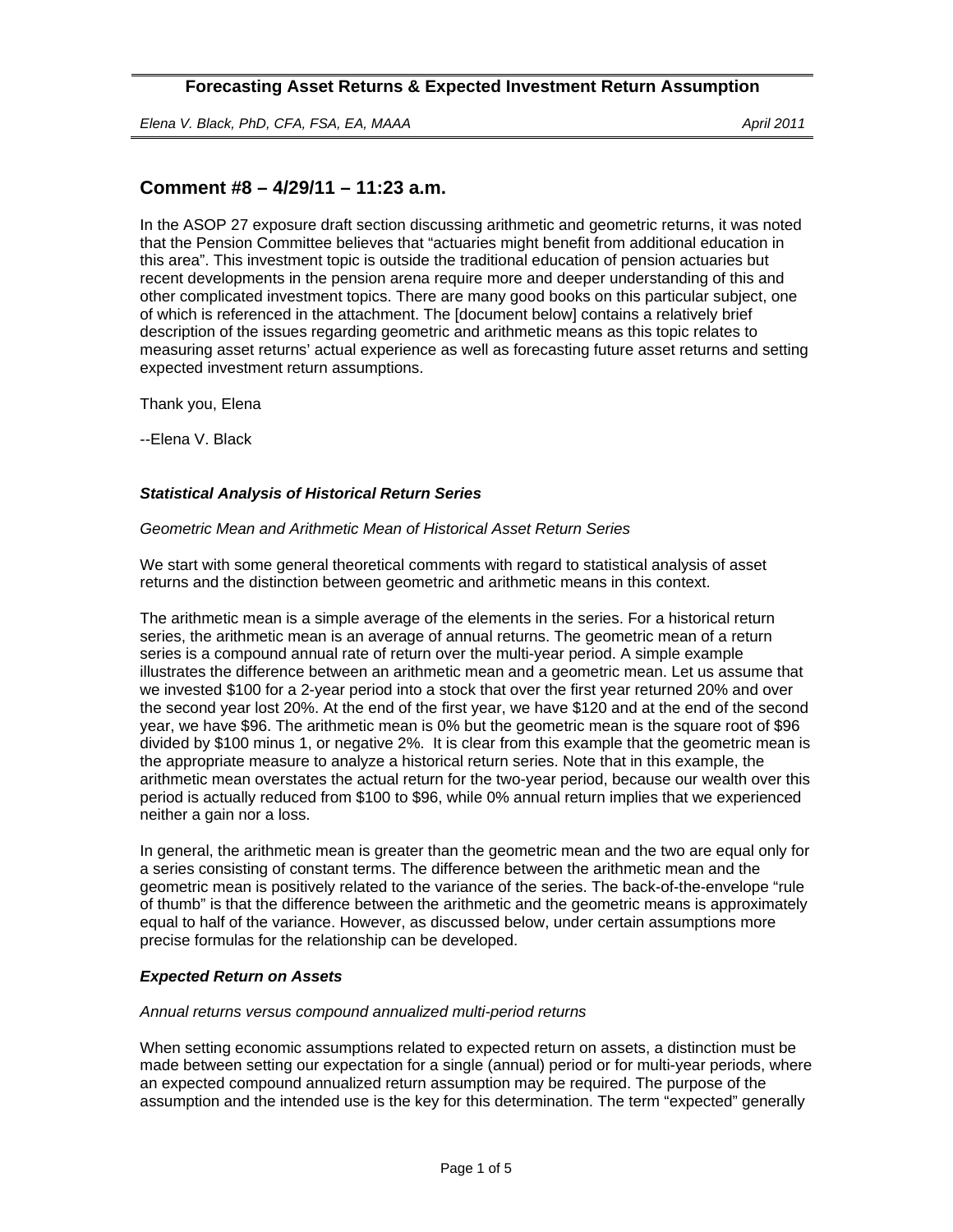*Elena V. Black, PhD, CFA, FSA, EA, MAAA April 2011* 

relates to the uncertainty of the outcome and has a specific meaning in the context of random variables with probability distributions. Typically, expected return refers to the expected value of future asset returns that either are assumed to follow a specific random variable distribution or are generated using stochastic forecasting models. The 50<sup>th</sup> percentile of a random distribution can be used as the expected return measure, but, at least in the context of probability and statistics, the "expected value" of the probability distribution has a specific meaning of a probability-weighted average of all possible values for a random variable.

When we refer to 'expected return', we assume that future asset return values follow some probability function either explicitly set by a standard random variable distribution or forecasted using Monte-Carlo simulation models. It is important to understand which expected return is required for a particular economic assumption because the annual returns and the compound annualized returns are different random variables with different probability functions and, thus, potentially different expected values.

Consider the following example. Suppose we want to estimate how much money we can expect in one year. Let us assume, for example, that the annual return variable R follows the normal distribution with mean of 7.5% and standard deviation of 12.0%. We can use Monte-Carlo simulation to forecast the normally-distributed variable R with these parameters and statistically analyze our outcomes in terms of terminal wealth after one year. If we are looking for expected value at the end of the year on an initial investment of \$100, depending on the number of simulation trials, we may calculate our outcome mean to fall between \$107 and \$108. As the number of trials becomes sufficiently large, the confidence interval around the mean will become smaller and smaller and the simulation mean will converge to \$107.5. Of course, as we set our simulation to a specific distribution, we already know the answer and the "true" mean of our wealth at the end of the year is \$107.5, which we will obtain through a simulation model if we run a sufficient number of trials. In this case, however, there is no need to use a complicated simulation model.

Let us assume next that we want to determine the mean or expected value of our terminal wealth at the end of a 10-year period. Moreover, we would like to determine the expected value of an asset return that, compounded over 10 years, will result in terminal value with this mean. For each 10-year scenario or a "random walk", we start by simulating annual returns from our original normal distribution for the first year, then for the second year and each following year for the 10 year period. We repeat this 10,000 times. Essentially, we are looking at a product of random variables, which itself is a normal variable. Unfortunately, it is a difficult task to determine the probability distribution of a product of normal variables. Furthermore, if we are trying to calculate the expected value of the annualized compound return, then we also need to extract the n<sup>th</sup> root of the product of random variables, which only complicates the already-difficult problem. In this situation, a stochastic simulation may be the only way to get an answer if we desire that each annual variable is normally distributed.

We used MATLAB software to obtain an answer to the question in this example. First, we simulated 10,000 trials or scenarios, where the annual returns for each year are independent identically-distributed normal variables with a mean of 7.5% and a standard deviation of 12.0%. The expected value of the terminal wealth in our simulation was \$206.23 while the mean and the standard deviation of the annual compound were 6.9% and 3.9% respectively. The distribution of the annualized compound returns appears relatively symmetric. In our next step, we simulated 10,000 trials from the normal distribution with a mean of 6.9% and standard deviation of 3.9%, compounded the results for 10 years and calculated the terminal wealth. The mean of the terminal wealth outcome under this second simulation was \$206.73. This result is extremely close to the result in the first simulation where we simulated terminal wealth directly. In contrast, if we use the original normal distribution for the annual variable but treat as the distribution of the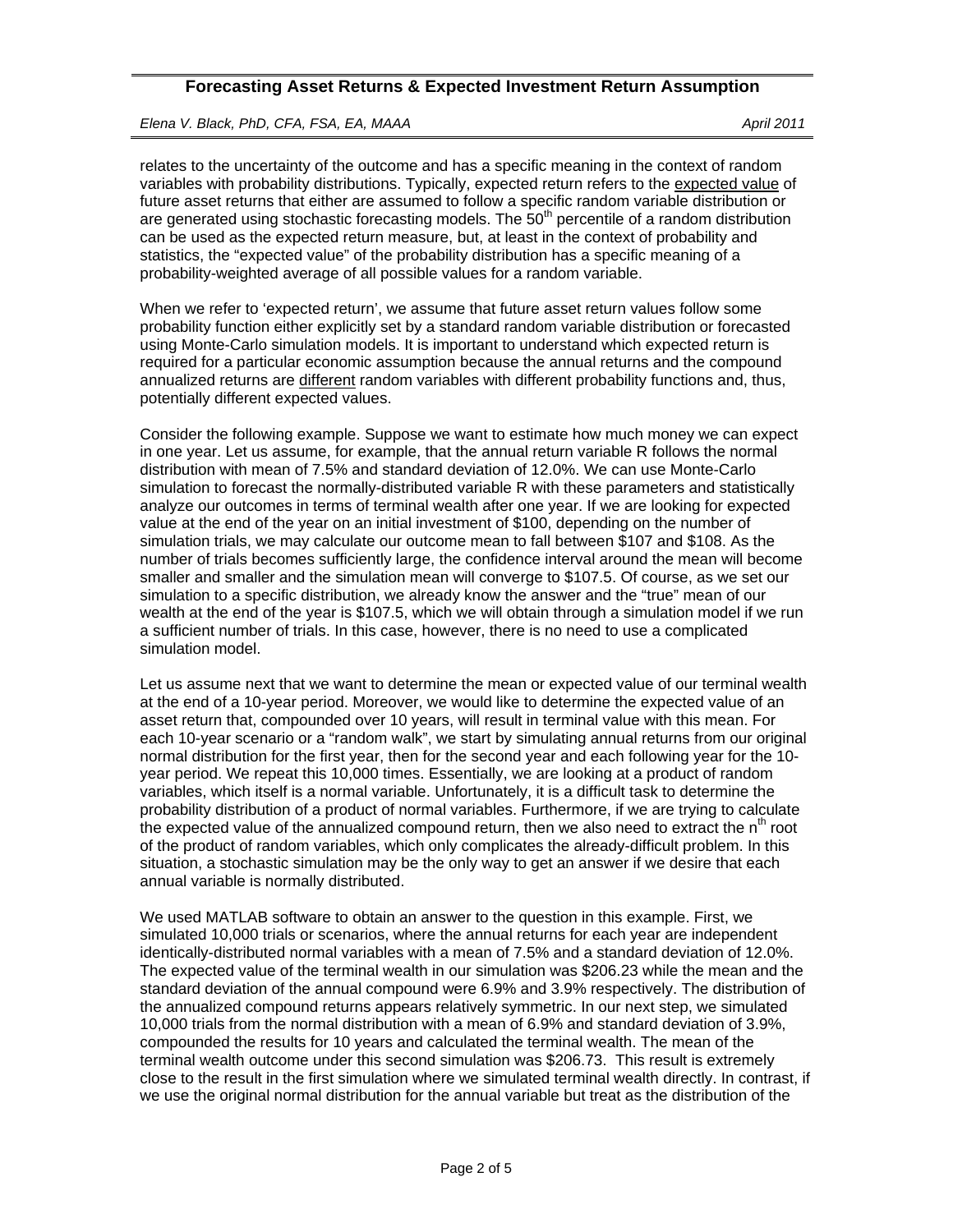*Elena V. Black, PhD, CFA, FSA, EA, MAAA April 2011* 

10-year compound variable, the expected value of the terminal wealth is \$338.66 which is almost 65% higher than the desired result of \$206.23. Reducing the variance also decreases the expected value of the terminal wealth, but the only way to obtain the expected value of the terminal wealth of \$206 is to reduce the uncertainty around the mean of 7.5% to zero, which is clearly not reasonable for future asset returns' assumption.

In mathematical terms, if the annual return is represented by a random variable R (or annual wealth accumulation  $W = 1 + R$ ) following a particular probability distribution, then the compound total return over the multi-period of N years, is an  $N^{th}$  root of a product of N random variables. generally assumed independent (but not necessarily) and identically distributed. Below are some useful facts to consider when thinking about multiple inputs of random variables or functions of random variables:

- If X is a random variable, then  $1 + X$  is a random variable that follows the same probability distribution with mean (expected value) = mean  $(X) + 1$  and the same standard deviation or variance as X.
- If one random variable is added to another, we can not simply add the probability distributions. The notable exception is a sum of independent normally distributed random variables which also follows normal distribution.
- The product of random variables is even harder to visualize than the sum. As with the sum, the product of random variables, even identically distributed, almost never results in a random variable with the same distribution. One rare exception is the lognormal distribution.

There are a couple ways to obtain an answer to the expected compound (and/or annualized) return problem described earlier. One approach is to utilize a stochastic simulation process (as we demonstrated in our example). The other option, often employed by investment and financial professionals, is to assume that the annual wealth accumulation variable  $W = 1 + R$  follows a lognormal distribution.

### *Lognormal Distribution*

A random variable W follows a lognormal distribution if it is an exponential function of a random variable that is normal. In the context of the annual wealth accumulation random variable, one can think of the underlying normal variable as the continuously compound annual return. In any event, the magic of the lognormal distribution assumption is that the product of independent lognormal random variables is also a lognormal random variable. Moreover, extracting roots of the exponential function  $Exp(X)$  is the same as calculating  $Exp(X/n)$  where "1/n" is a constant. A random variable that is a product of a constant with another random variable is a random variable with the same distribution and easily determinable mean and variance.

This approach allows for "closed" formulas for the expected value of a multi-year compound annualized return variable, given the annual return lognormal distribution and the length of compounding period "N". The length N of the multi-year period becomes less important, because as N increases the expected values of the compound return distributions rapidly converge to the median ( $50<sup>th</sup>$  percentile). Finally, it is easy to show that for any N-year period, the median of the lognormal distribution associated with the compound return variable for this period is the same as the median of the original lognormal distribution of the annual return variable. The median or the  $50<sup>th</sup>$  percentile of the lognormal distribution is also known as the geometric mean and is equal to the exponent of the mean of the underlying normal distribution.

To summarize, if we assume that annual wealth accumulation ( 1 + annual return) follows a lognormal distribution with the expected value M (the arithmetic mean) and the variance V, we can explicitly calculate the expected value of the N-year compound return variable as the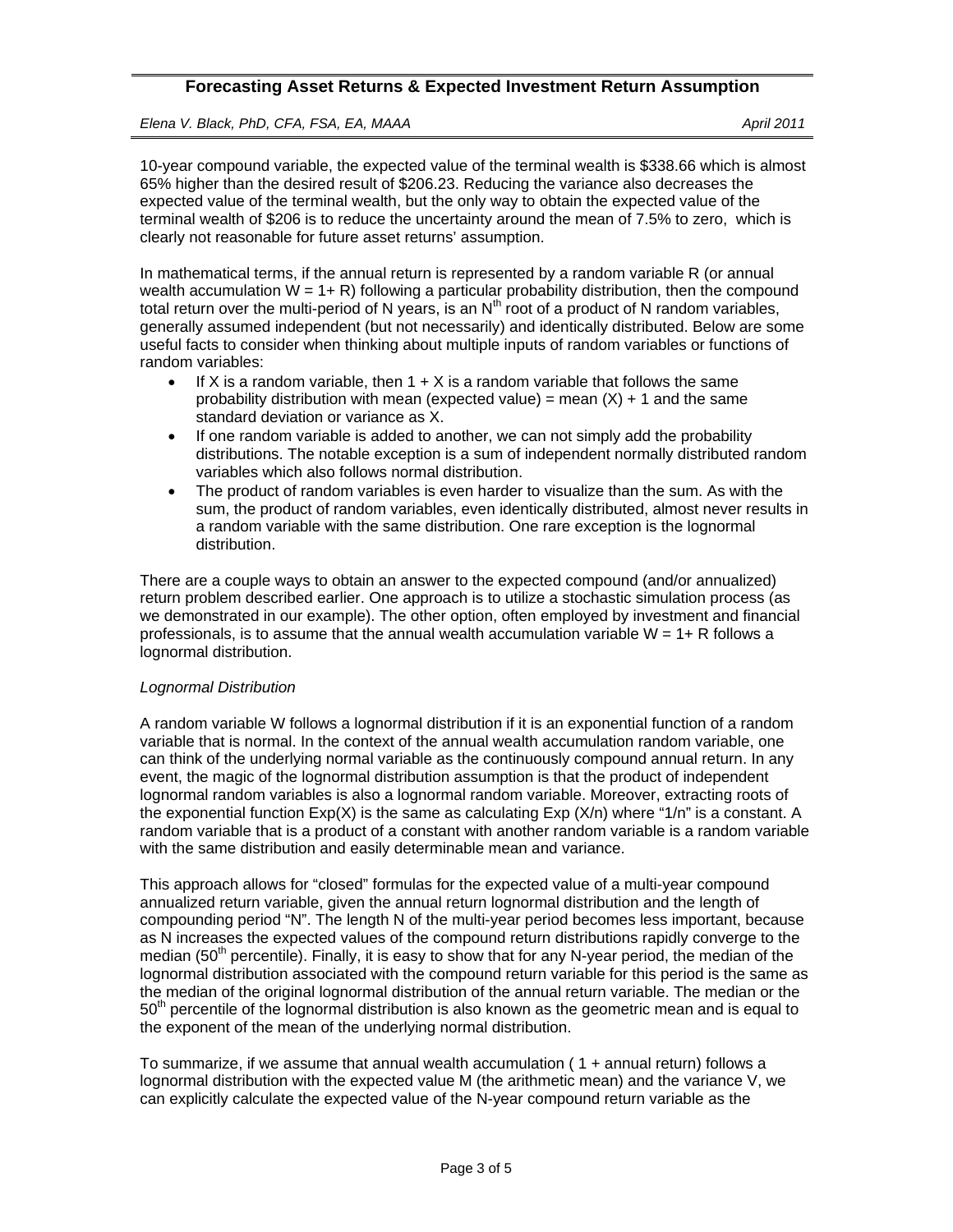*Elena V. Black, PhD, CFA, FSA, EA, MAAA April 2011* 

geometric mean (50<sup>th</sup> percentile) of the same distribution. This would be true for sufficiently large N. The graph in Figure 1 depicts an example of a portfolio with annual returns assumed to be lognormally distributed with the expected annual return (aka arithmetic mean) of 7.5% and the standard deviation of 12%. The geometric mean of this distribution is 6.9%. For each "N" on the "x"-axis (that represents the length of period of compounding) we show both geometric and arithmetic means of the compound returns' distributions, as well as certain percentiles around the 50<sup>th</sup> percentile for each distribution. Note that for any compounding period, compound return follows a lognormal distribution with the geometric mean equal to that of the annual return distribution. Recall that we simulated results for  $N = 10$  using MATLAB and assumed a normal distribution for the annual variable. Note how close our simulated results of the expected compound return of 6.9% (with greater precision it was 6.8877%) is to the estimate calculated using the geometric mean under a lognormal distribution of annual returns assumption.



### *Estimating Parameters for Future Returns Probability Distributions*

Whether simulation techniques or explicit closed-formula calculations are used, an important question is how we may estimate parameters of investment returns' random variable distributions. If the historical market data is used to do the job, or as one aspect of relevant analysis, calculating the means (arithmetic or geometric) of the return series that we discussed earlier, may help in this task. The arithmetic mean of a return series views the series as a sample draw of the annual distribution and corresponds to the sample expected value of the distribution for an annual